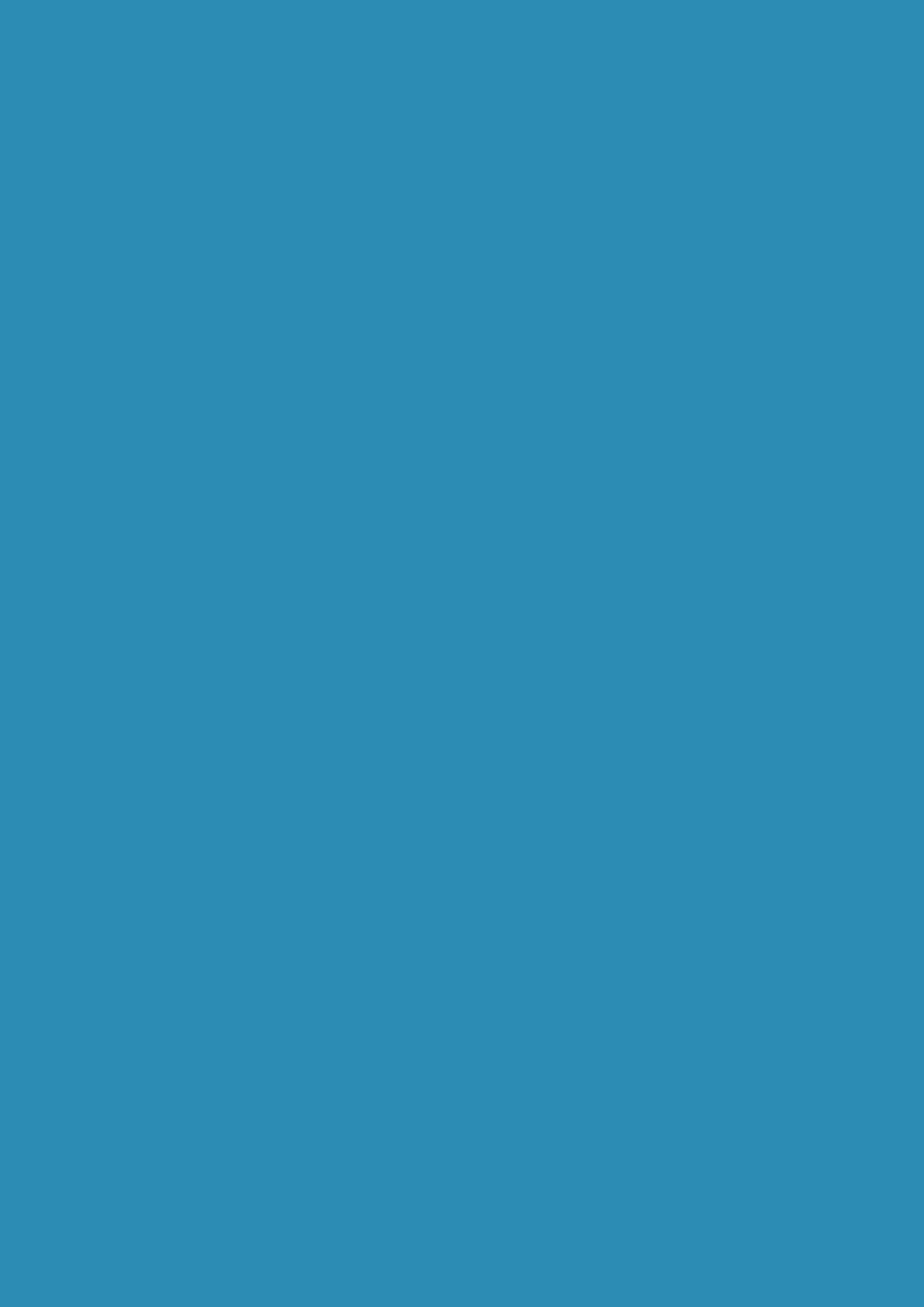# Contents

- Introduction 5
- ISCAS and Sector Regulators 5
- ISCAS Governance 6
- The Code of Practice 7
- ISCAS and the Judicial Review application in 2011 8
- 2011/2012 ISCAS activity 10
- Independent Adjudicators 12
- Appendix 19

Independent Sector Complaint and Adjudication Service Centre Point 103 New Oxford Street London WC1A 1DU T: 020 7379 8598 F: 020 7379 8586 www.iscas.org.uk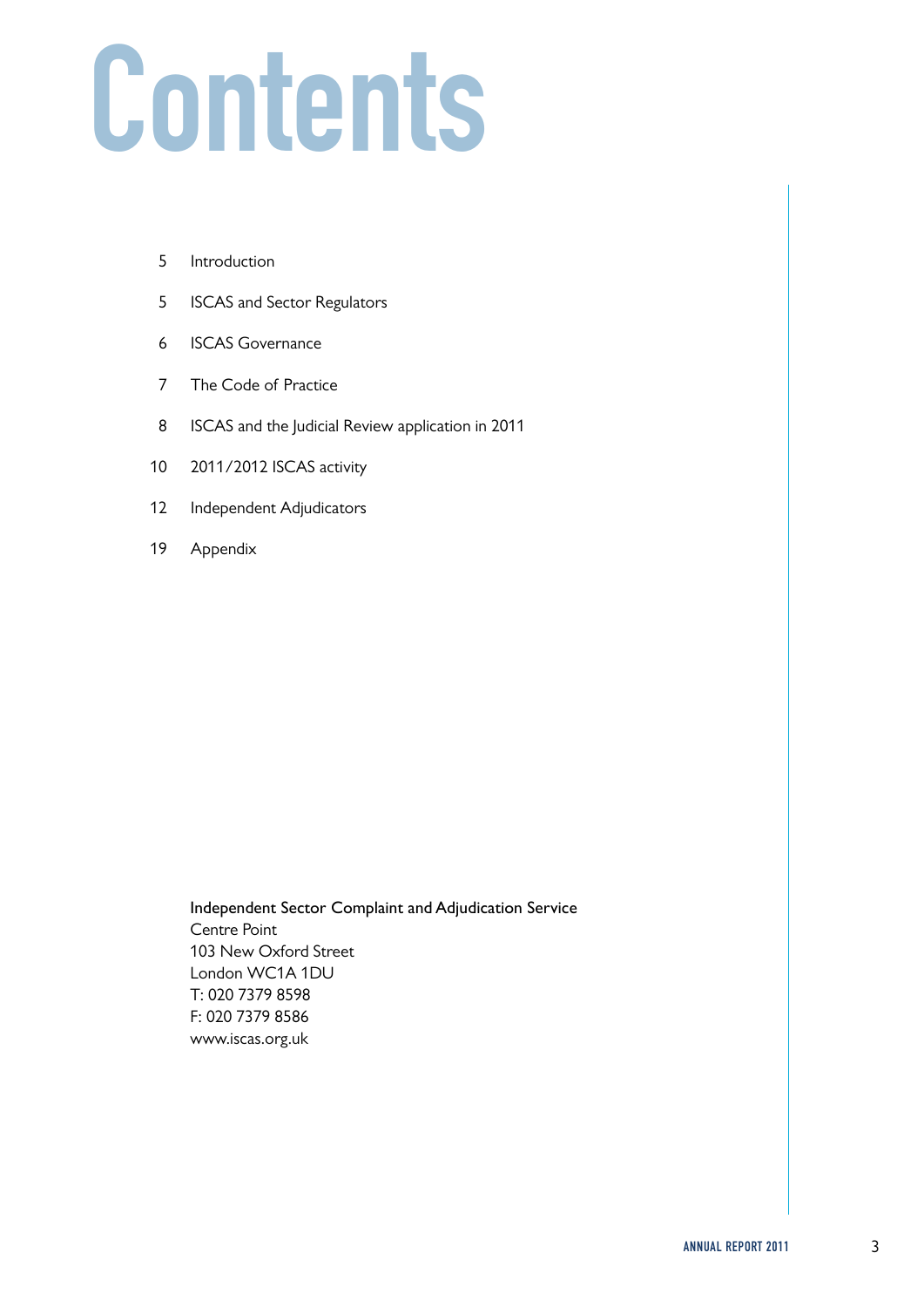ISCAS...continues to be the recognised complaints management framework in the independent sector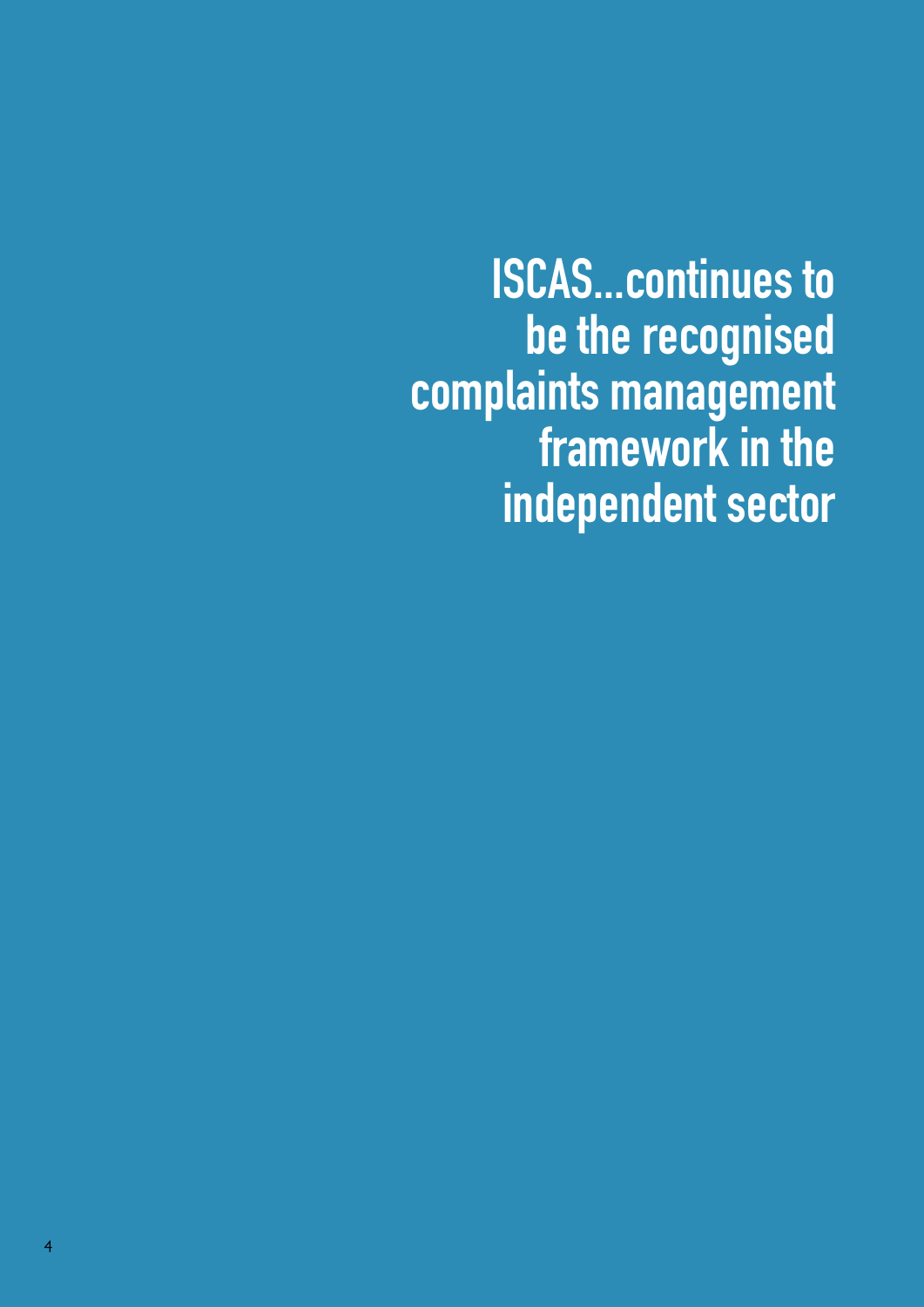# Introduction

ISCAS, having been established for over 10 years, continues to be the recognised complaints management framework in the independent sector, serving patients, the public and healthcare organisations. Membership numbers have increased from 63 to 68. Since all eligible larger companies are already ISCAS members, further increases in ISCAS members are among new smaller clinics and companies. Some previous ISCAS members have been taken over or ceased trading. The Independent Healthcare Advisory Services provides the secretariat and management of ISCAS.

The Code of Practice for Handling Complaints (the Code) sets out the standards that ISCAS members agree to meet when handling complaints about their services. The Code retains a 3 stage process which focuses on local resolution wherever possible and provides further opportunity at stage 2 to review the handling of a complaint and maximise the ISCAS member's ownership of the complaint handling. The ISCAS process has demonstrated year on year that the vast majority of complaints are resolved at stages 1 and 2.

Stage 1 - local resolution Stage 2 - organisation review Stage 3 - Independent Adjudication

The stage 3 adjudication affords those complainants using ISCAS member hospitals and clinics an independent review process for complaints that cannot be resolved locally. ISCAS members using the Code clearly demonstrate a commitment to providing a quality service.

The ISCAS Code and the 8% increase in membership demonstrates that the independent healthcare sector can work together for the common good and share an industry wide standard amongst its members.

# ISCAS and Sector Regulators

ISCAS continues to share an Operating Protocol with the Care Quality Commission (CQC) and Health Inspectorate Wales (HIW) which recognises the importance of allowing ISCAS to be properly utilised where appropriate by the regulator. The CQC and HIW afford ways to signpost the public to ISCAS. Whilst neither will endorse or promote ISCAS, as it is an independent system outside of their management, its value as an alternative route in the resolution of complaints is recognised and is therefore brought to the public's attention.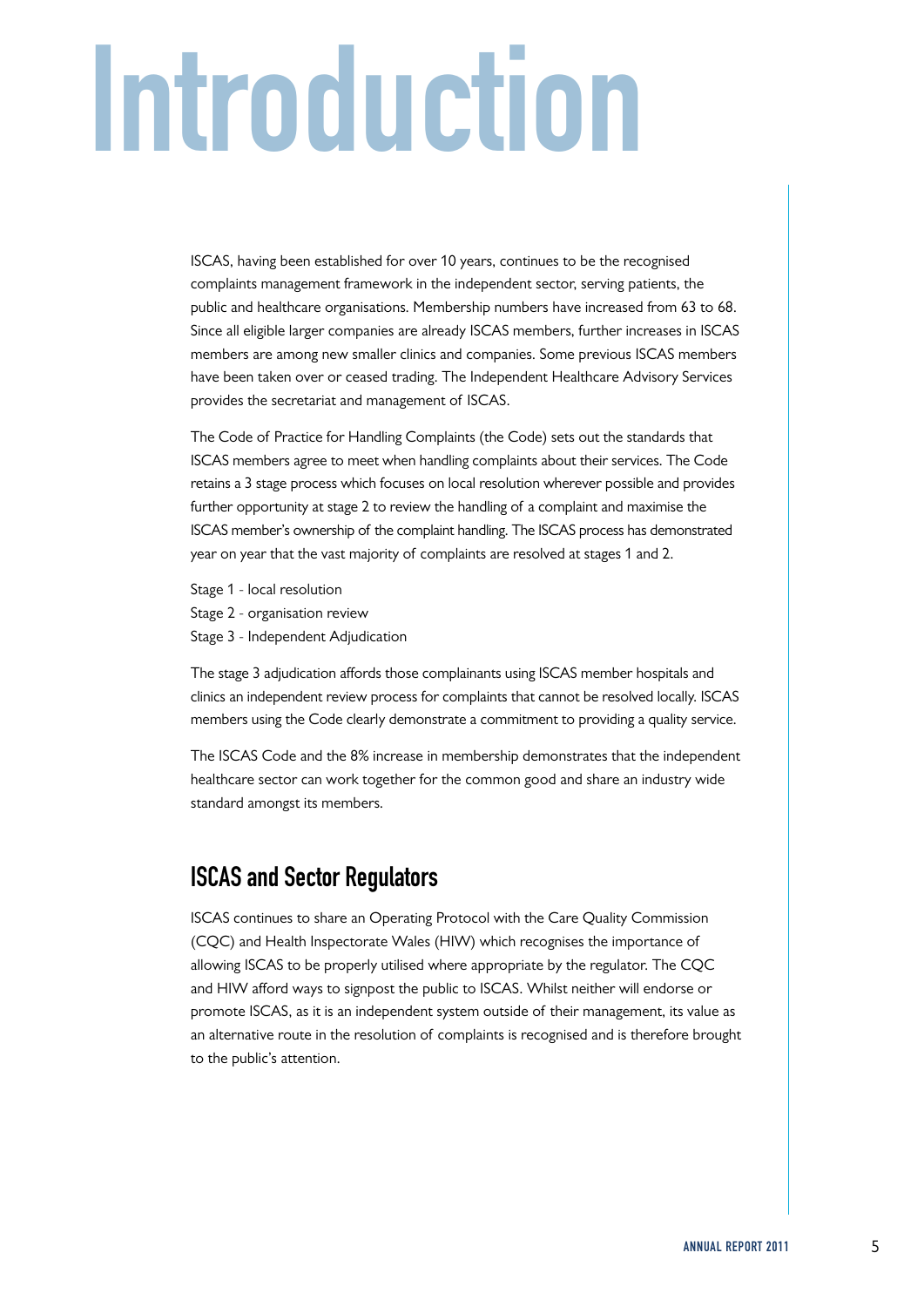# Governance

A new milestone for the beginning of 2012 ISCAS established a Governance Board to ensure the independence of the Code of Practice. Lady Fiona Hodgson, CBE has been appointed as Chair of the new Board and brings a valuable contribution and steer to the work of ISCAS and the Board.

Lady Fiona Hodgson said, *"The establishment of the ISCAS Governance Board demonstrates a commitment by the independent healthcare sector to ensuring a fair and effective route for complaints in the private sector. I have campaigned over a number of years from the patients' perspective for a robust complaints system in the private sector and I am delighted to have been invited to Chair the ISCAS Governance Board."* 

The governance arrangements are to ensure the Code is implemented effectively by ISCAS members and holds ISCAS members to account for their observance of the Code. An important feature is patient and public engagement on the Board, and increased involvement of patient organisations with the development of ISCAS, for example through close working between ISCAS and the Patients Association.

# How does the Governance Board meet its aims?

The remit of the board is to:

- Ensure that the Code of Practice for Management of Patient Complaints about independent healthcare services provides a fair and effective route for remedy of complaints in accordance with current national best practice.
- Hold ISCAS Members to account for their observance of the Code of Practice for the Handling of Patient Complaints in the independent healthcare sector.
- Make recommendations concerning the annual delivery plan and budget including fees for subscribers (ISCAS Members).
- Hold the management of ISCAS to account for the delivery of the ISCAS service, annual plan and budget.
- Seek feedback from consumers, stakeholder's and providers about the Code of Practice; derive lessons; and recommend appropriate changes to the Code of Practice as necessary.
- Advocate the merits and benefits of the Code to patients, staff, regulators, and other stakeholders.
- • Approve the Annual Report to stakeholders.

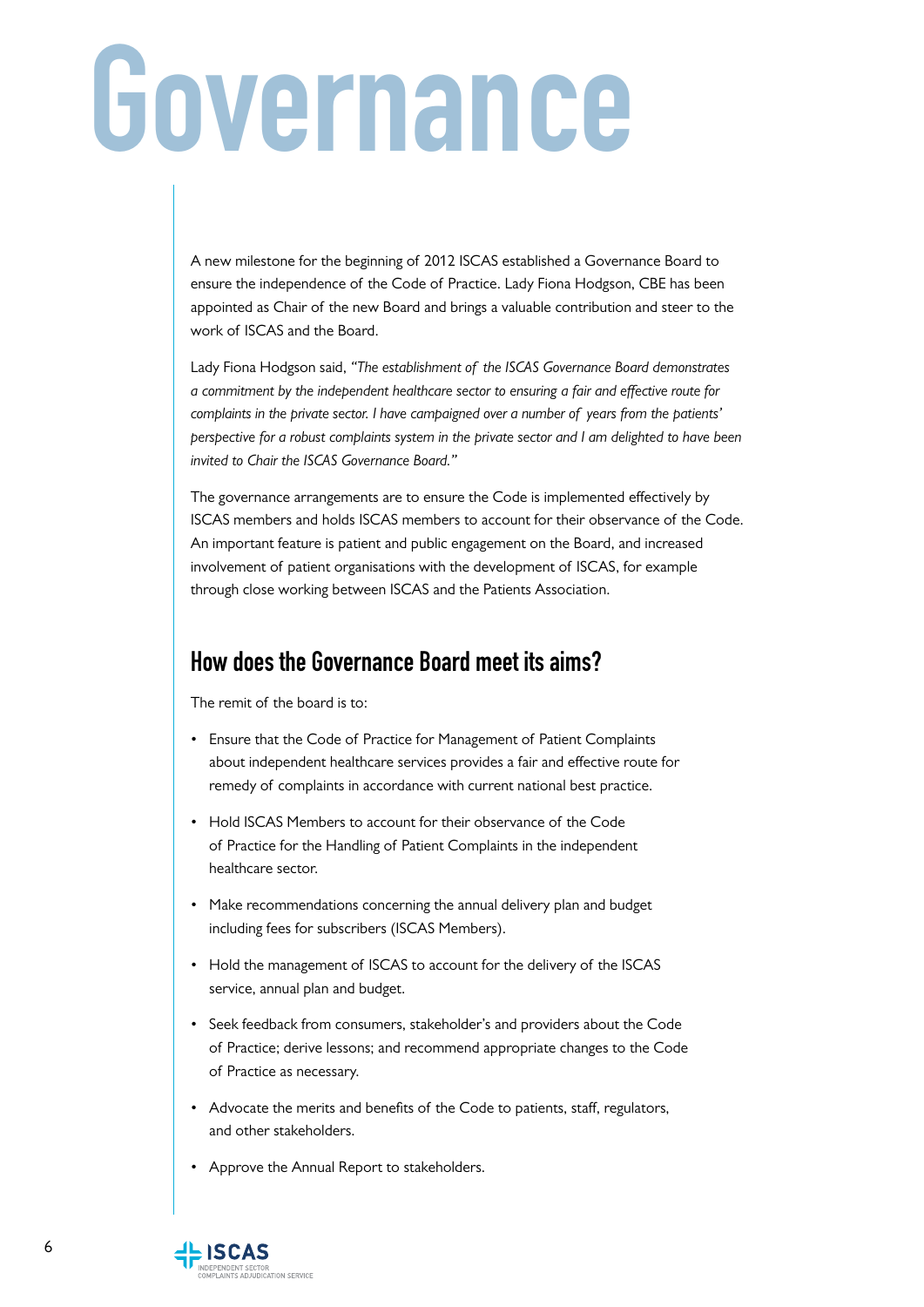# The Code of Practice

The Governance Board asked ISCAS to review the Code as the main work priority for 2012. The new Code is expected to be published in autumn 2012 following a period of consultation. The new Code will be a customer focussed document and based on those same principles that the Parliamentary and Health Service Ombudsman has set out as Principles for remedy. The changes also include being more explicit about the respective roles of ISCAS members, ISCAS and the adjudicators in responding to complainants and improving their experience of the complaints process.

Andrew Wilby, ISCAS Secretariat said *"We are revising the Code to refresh and update the standards and to make sure that the complainant experience is at the heart of the process. The revision will make sure the ISCAS Code is underpinned by a commitment to value complaints for the feedback they can provide about services, and considers a range of remedies to resolve a complaint as well as the ability of the adjudicator to make a financial award when it is appropriate."* 

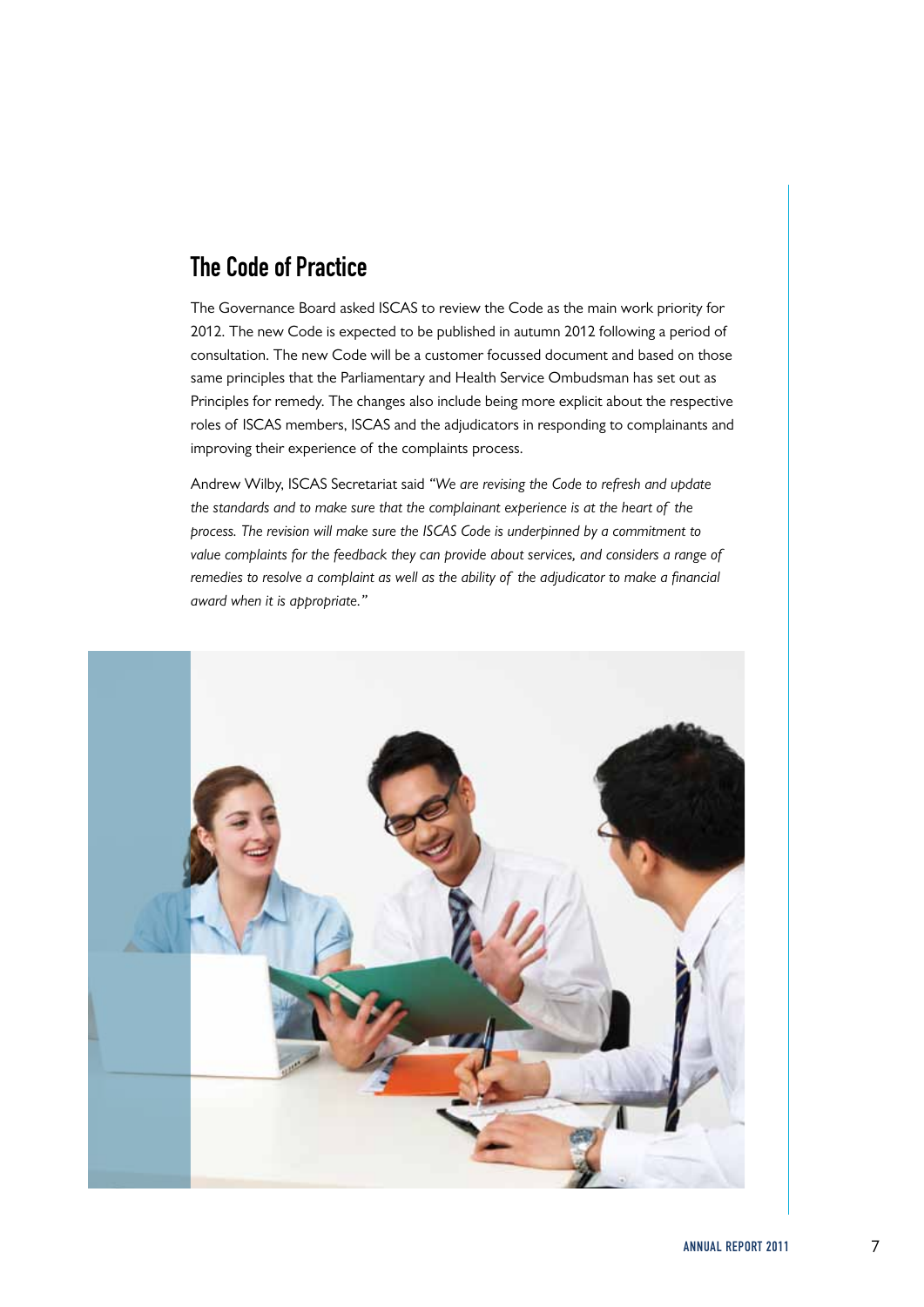# Judicial Review

# ISCAS and the Judicial Review application in 2011

At the end of 2011 a complainant who had used the adjudication service made an application to the High Court Queen's Bench for a Judicial Review of their adjudication and the operation of ISCAS. The court found in favour of ISCAS at the first representation and then again on appeal. The Administrative Court's decision was clear in its rebuttal of the claim that:

- 1. ISCAS provides a private service (and not a public service) for the benefit of complainants and its member organisations.
- 2. This was a private arrangement between ISCAS, the complainant and the member organisation. As such ISCAS was not carrying out a "public function" and therefore the complainant could not seek a public law remedy in the Administrative Court.
- 3. Even if the case was amenable to Judicial Review (which the court ruled it was not) the complainant's grounds for complaint did not disclose any arguable basis for bringing a claim for Judicial Review. In other words the Court did not accept the suggestion that the ISCAS process had not been carried out properly.
- 4. There was no breach of human rights.

This is a significant event for ISCAS and also for its members, not only is the position of the ISCAS confirmed in that it does not provide a "public function" which is the basis for the arrangements of the service, but there was no suggestion that the ISCAS process had not been carried out properly. The latter is a great reassurance for those complainants who use the adjudication service as well as for ISCAS members. ISCAS plans to continue to strengthen its governance; the Independent Healthcare Advisory Services has been successful in achieving certification to the Information Standard which is supported by the Department of Health. The certification includes the ISCAS Code and its supporting literature.

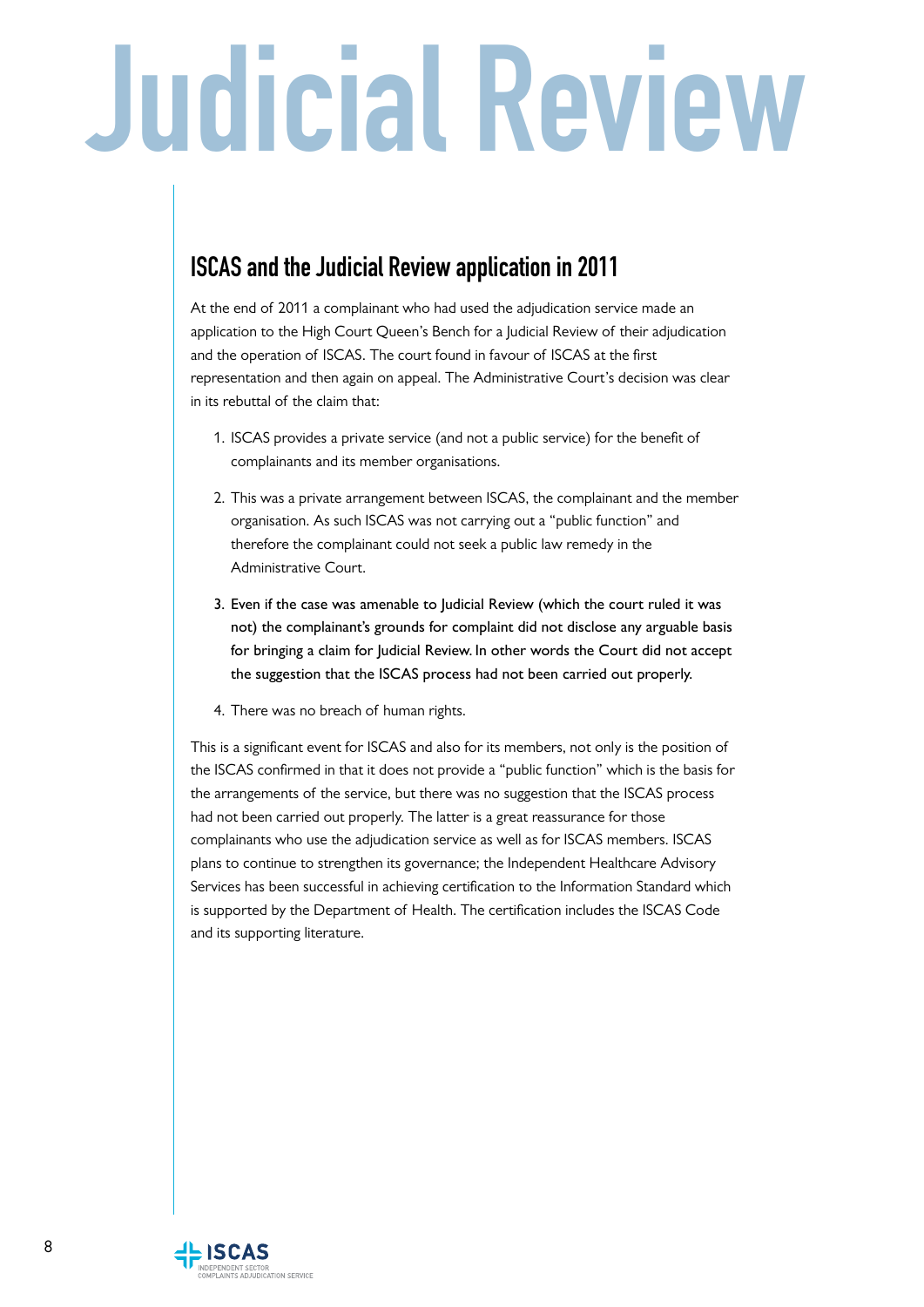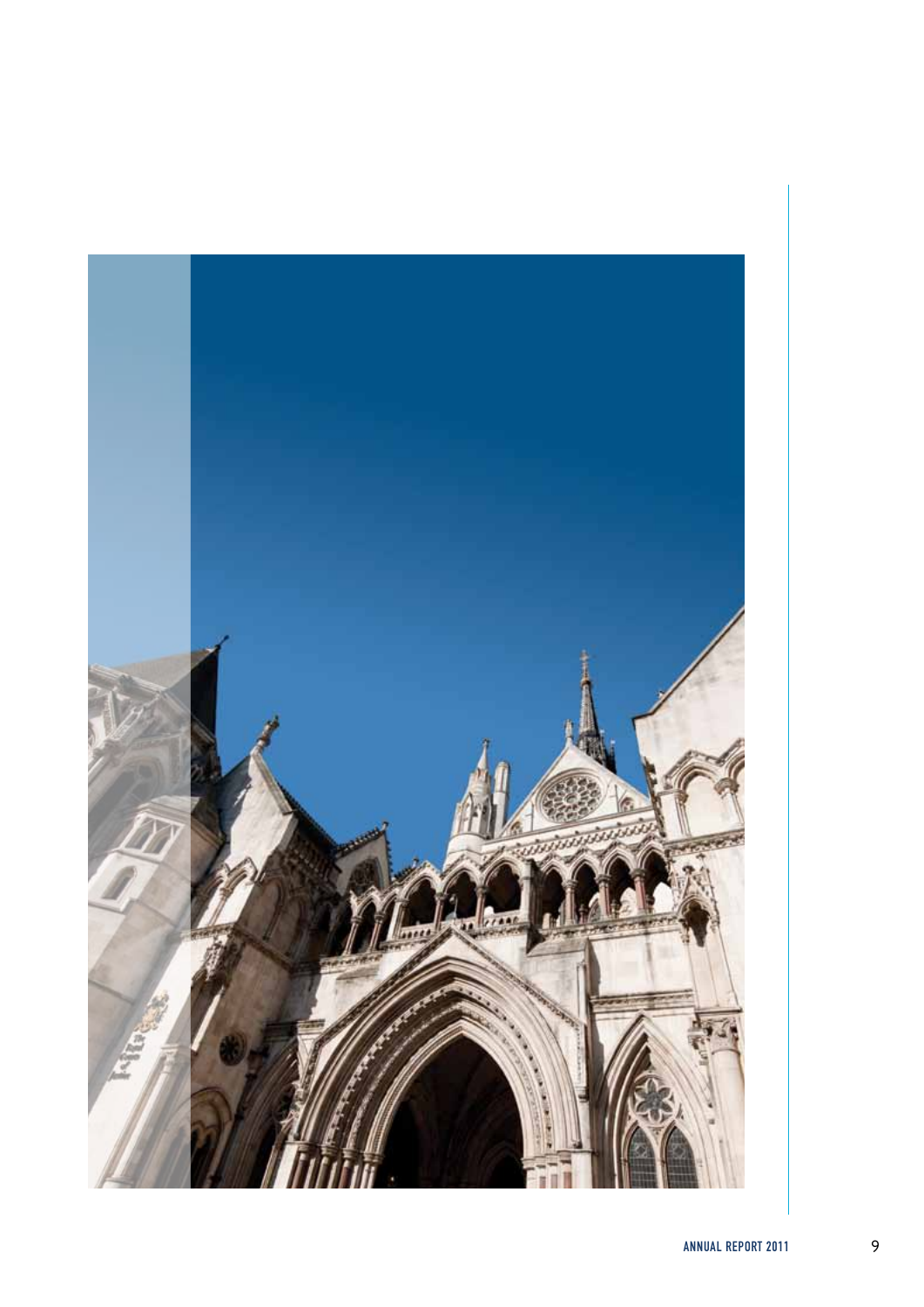# Activity 2011-12

The main reason why people contact ISCAS is to find out about the complaint procedures and to seek reassurances that the correct procedures are being followed.

Table 1 shows the ISCAS contacts through 2011 up until March 2012. ISCAS received 367 contacts from people seeking information from the service. In comparison to the 2010 activity this is similar in terms of overall numbers taking into account ISCAS has reported on a 15 month cycle this year.

In 2010 there were 254 contacts which means that the contact is relatively constant but has not seen the large increase ISCAS has seen in previous years. This could be related to improved information being provided to patients using the services of ISCAS members, increased access to information through the ISCAS webpage and more complaints being resolved through the local resolution procedures without the need to contact ISCAS directly.

Callers to ISCAS can present with complex and challenging queries in particular when they are about non-members. All of these contacts are important to ISCAS and they provide the opportunity to explain the complaint procedures and in many instances signpost the complainant into the ISCAS member's local resolution procedures. In addition ISCAS is able to advise enquirers which organisations are signed up to using the good complaint handling principles of the Code.



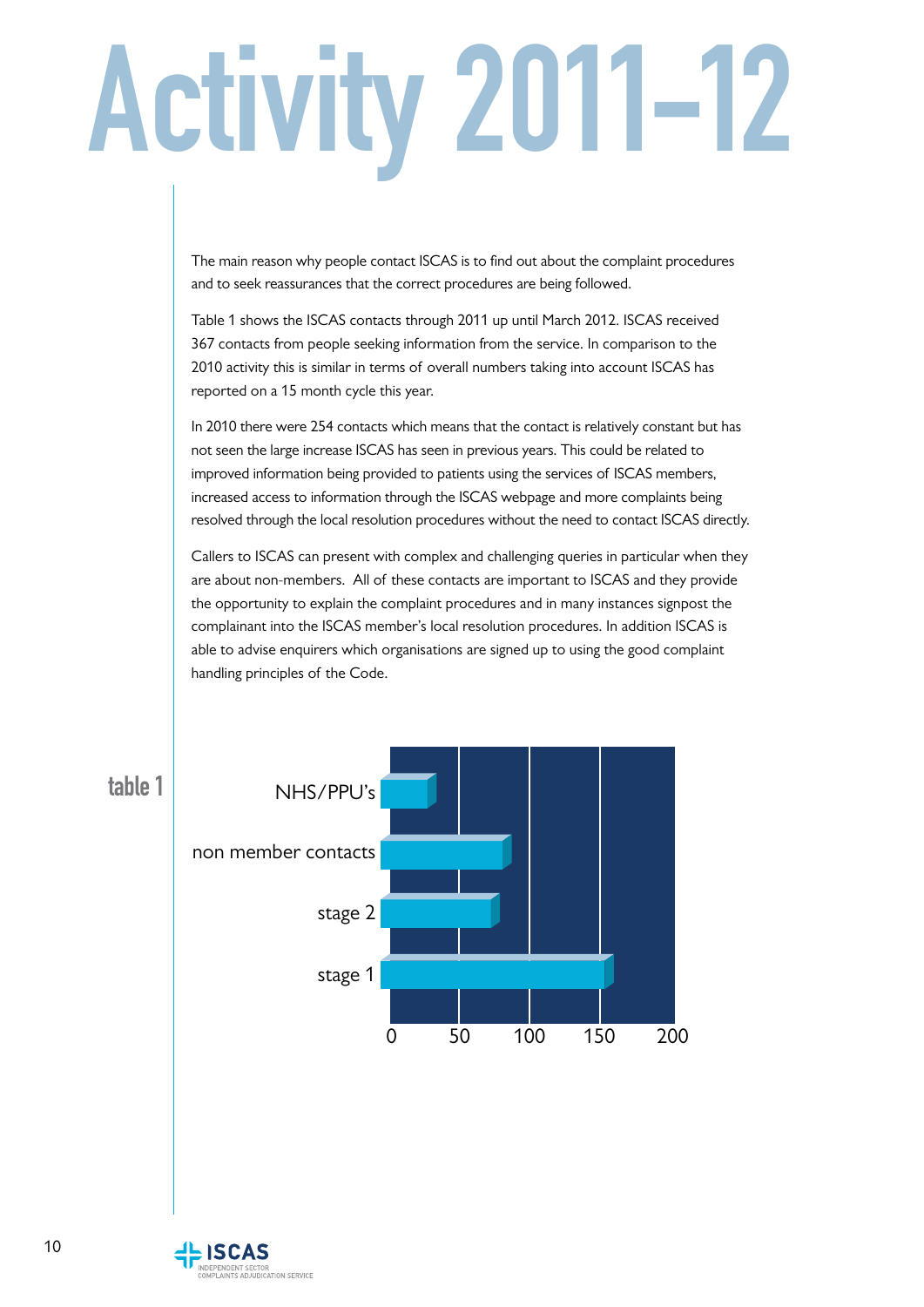# Complaints about non-members

ISCAS continues to receive contacts regarding non member organisations (25% of all contacts) where those complainants have nowhere to access an independent complaint review stage. It may mean they have chosen to use the services of an organisation with no commitment to resolving complaints positively. In some cases ISCAS has successfully engaged with some organisations to commit and subscribe to the Code.

Two NHS Trust's Private Patient Unit (PPU) have expressed an interest in joining ISCAS. This is an important area to both ISCAS and those complainants that contact us having reason to complain about a PPU (9% of contacts). Currently there is nowhere for those complainants to take their complaint for review and in some cases they experience barriers to a local complaint procedure. ISCAS has continued to raise this issue with the Department of Health to seek an improved experience for these complainants.

In last year's report ISCAS welcomed the Independent Doctors Federation (IDF) into membership. The arrangement is different from other organisations because the IDF itself does not provide clinical services but its members, private medical practitioners, do. This means those complainants continue to follow the tried and tested 3 stage process with the IDF providing a second stage procedure where local resolution has been unsuccessful.

ISCAS has started discussions with the British College of Aesthetic Medicine (BCAM) to encourage a similar arrangement.

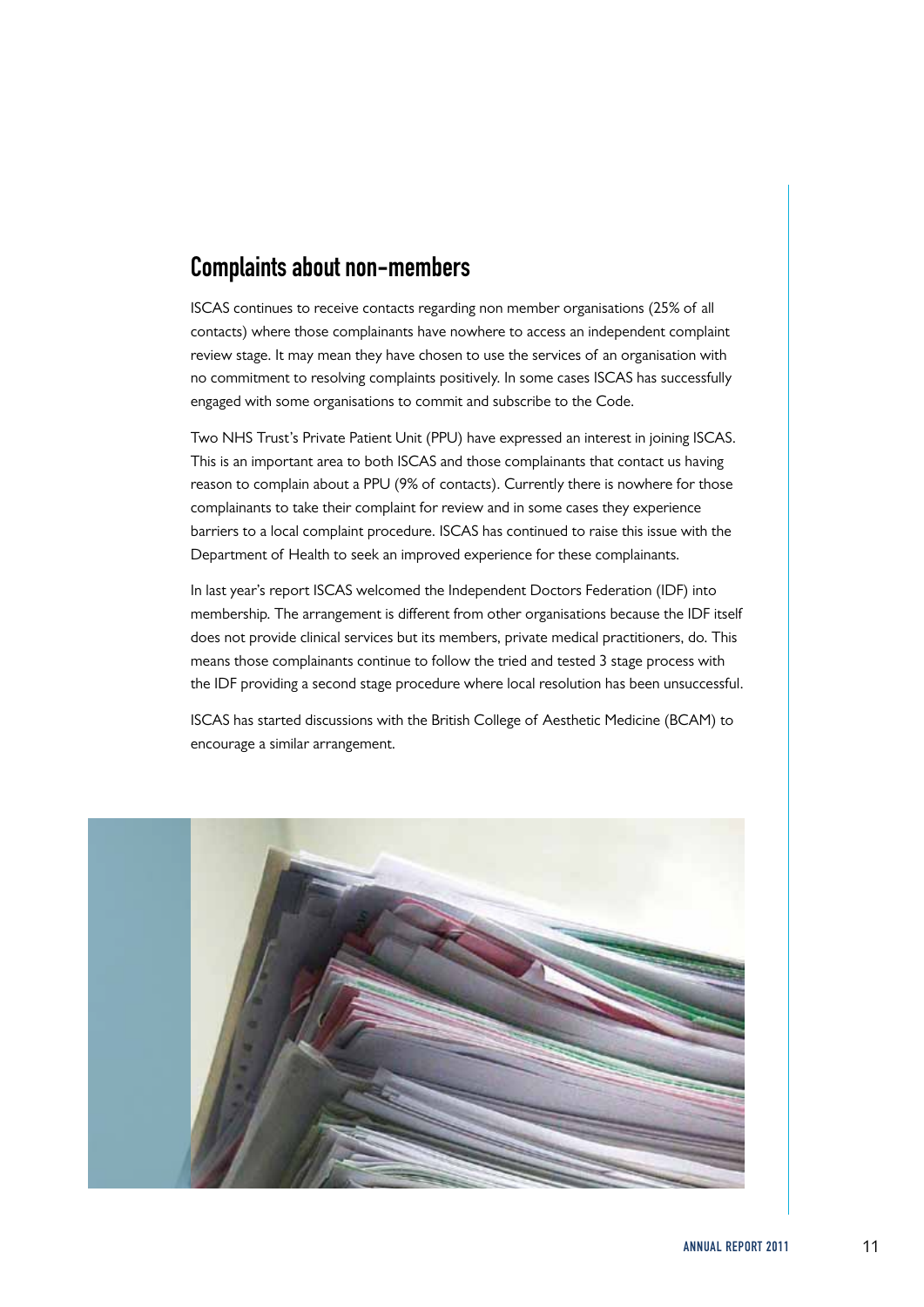# Adjudicators

# Independent Adjudicators

ISCAS has reviewed its arrangements for stage 3 adjudications resulting in an increased number of adjudicators to consider cases. This change created a flatter structure and removed the hierarchy of principal and deputy adjudicator for this year. It is a significant development in broadening the experience and expertise that the adjudicators bring to the independent review for complainants and the overall development of the service.

# Adjudicator feature

Sally Williams has a:

strong commitment to public protection and to the provision of high quality healthcare. She undertakes a number of activities that assess performance in the healthcare setting. These include undertaking quality assurance visits of medical training for the General Medical Council; participating in reviews of individual surgeons or surgical services for the Royal College of Surgeons of England; reviewing the progression of GP trainees for the London Deanery; undertaking performance reviews of doctors for the National Clinical Assessment Service and participating in fitness to practise hearings for the Nursing and Midwifery Council.

Sally Williams was previously a member of the Council for Healthcare Regulatory Excellence (CHRE) and gained a good understanding of the nine professional healthcare regulators.



Sally is a non-executive director of NHS Cambridgeshire & NHS Peterborough PCT Cluster. She is Chair of its Quality and Patient Safety Committee, and participates in visits to local hospitals to check quality standards.

Sally Williams is a health policy consultant and health services researcher. Her clients include The King's Fund, the Nuffield Trust and the Health Foundation. She worked for a number of years as Principal Health Policy Researcher for the Consumers' Association (now Which?), where she led research into patients' experiences of complaining about health services, and campaigned for better regulation of independent healthcare. Sally contributed to the development of professional standards for cosmetic surgery as a member of the Cosmetic Surgery Interspecialty Committee. She has an MA in Health and Community Care from Durham University.

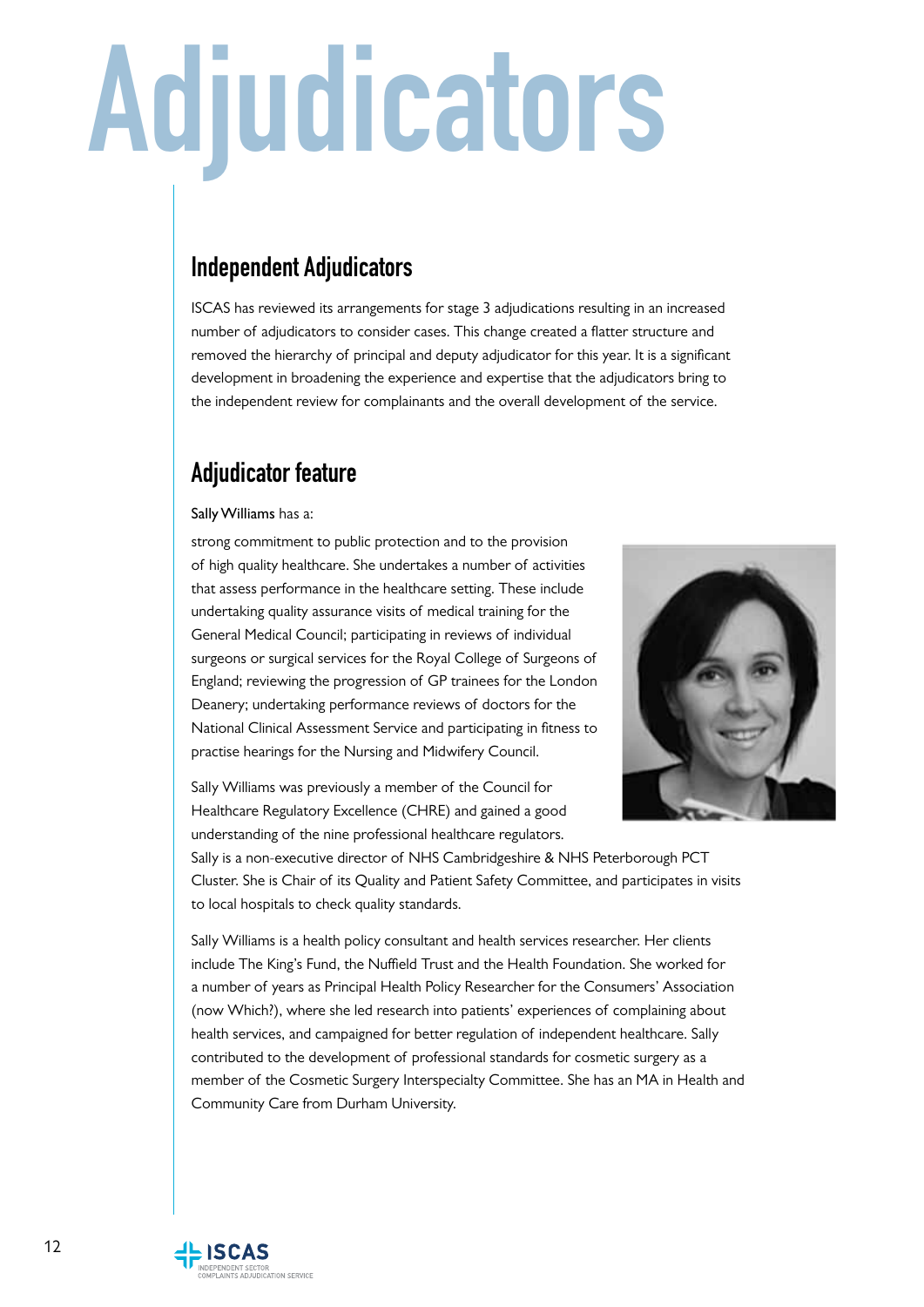# Adjudicator's monthly message

ISCAS features regularly in the monthly updates from the Independent Healthcare Advisory Services. This includes messages about current themes and issues from the adjudication cases.

Expert clinical advice is used by the adjudicator when a decision is required that involves a clinical matter and was sought in 1 of 28 cases – 4% of cases. ISCAS uses expert witnesses who demonstrate they have no conflict of interest with a case and can produce a report to the adjudicator of the same standing as would be required in a legal case. The availability of expert advice is essential for the adjudicator to make judgements that can be evidenced to the complainant and the ISCAS member.

# Cost of adjudication

For the fourth consecutive year the average cost per case of adjudication by average case has fallen, a reduction of 31% since 2007. These costs are met by the member organisation because access to ISCAS adjudication is at no financial cost to the complainant. There have been no panel hearings in 2011 which also has an impact on cost reduction.

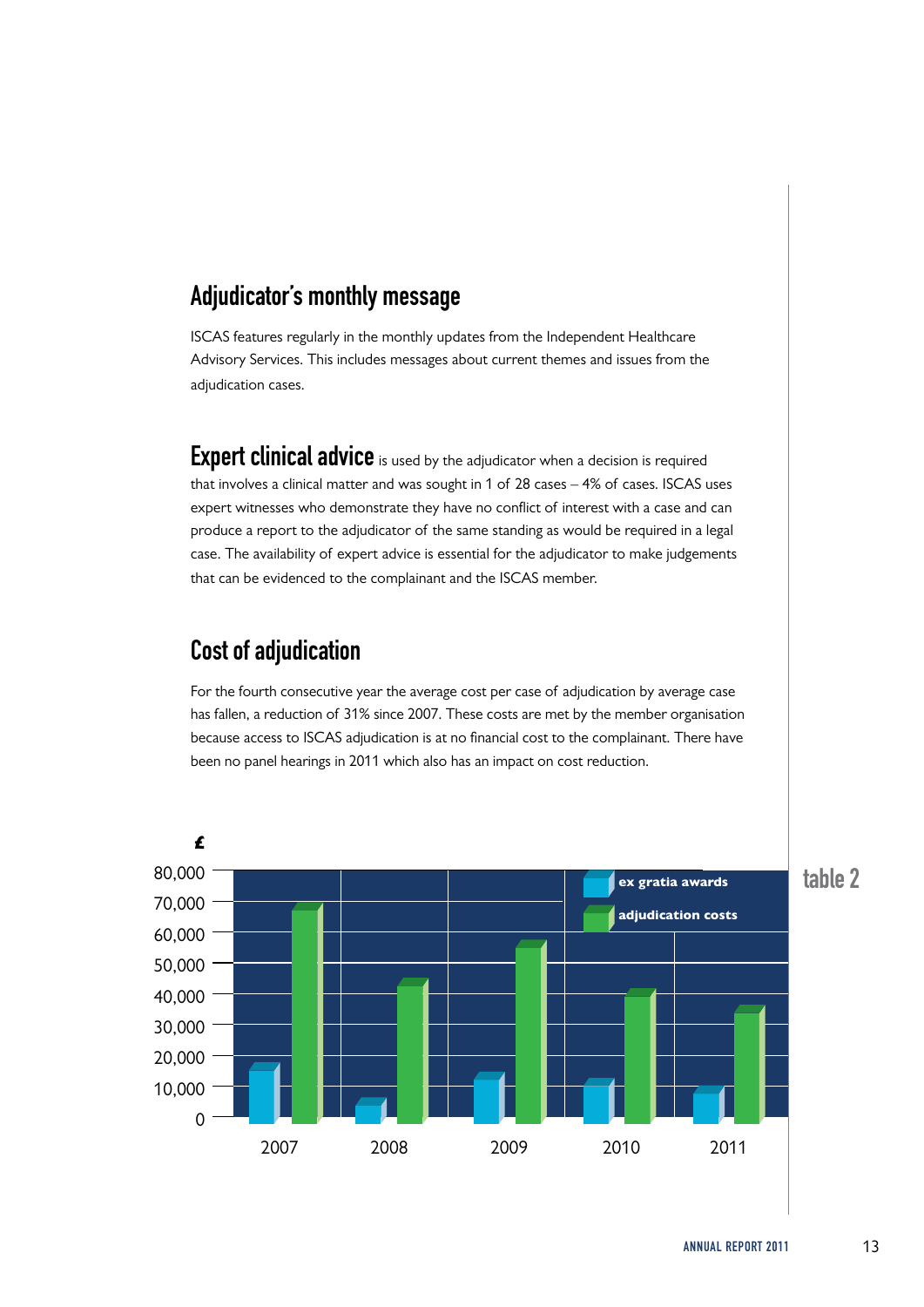# Ex Gratia awards

Ex Gratia awards, which will be known as goodwill gestures in the new Code, have also seen a decrease in cost over the last 2 years. The Code focuses on seeking resolution, explaining and learning from complaints, however it also recognises situations where it is appropriate for an adjudicator to make a financial award. An adjudicator can make an award of up to a maximum of £5,000 in recognition of inconvenience and distress in relation to the complaint. Adjudicators use this scale (drawn by the Law Society) to make this judgement:

| modest       | up to $£250$     |
|--------------|------------------|
| significant  | $f$ 200- $f$ 500 |
| serious      | £500-£1,000      |
| very serious | £1,000-£5,000    |
|              |                  |

| table 3 | ex gratia awards given          | 2007   | 2008  | 2009   | 2010   | 2011   |
|---------|---------------------------------|--------|-------|--------|--------|--------|
|         | cases in which awards were made | 14     | 14    | 21     | 17     | 16     |
|         | % cases attracting an award     | 70%    | 72%   | 78%    | 77%    | 57%    |
|         | total cost of awards $E$        | 19,000 | 7,450 | 15,000 | 12,150 | 10,906 |
|         | average cost of award $E$       | 950    | 573   | 714    | 714    | 390    |
|         |                                 |        |       |        |        |        |

# Post report decision appeals

The adjudication stage is the last and final stage of the complaints procedure prescribed by the Code. Although there is no appeal as such, ISCAS consider matters of factual accuracy and process if it is raised by the complainant post decision.

2009 appeals arose in 8 of the 27 cases (29.6% of cases)

2010 appeals arose in 6 of the 22 cases (27.3% of cases)

2011 appeals arose in 7 of the 28 cases (25% of cases)

With the benefit of the new Governance Board ISCAS is making improvements to this by having a transparent process for complaints made about ISCAS, which will be added to the ISCAS website.

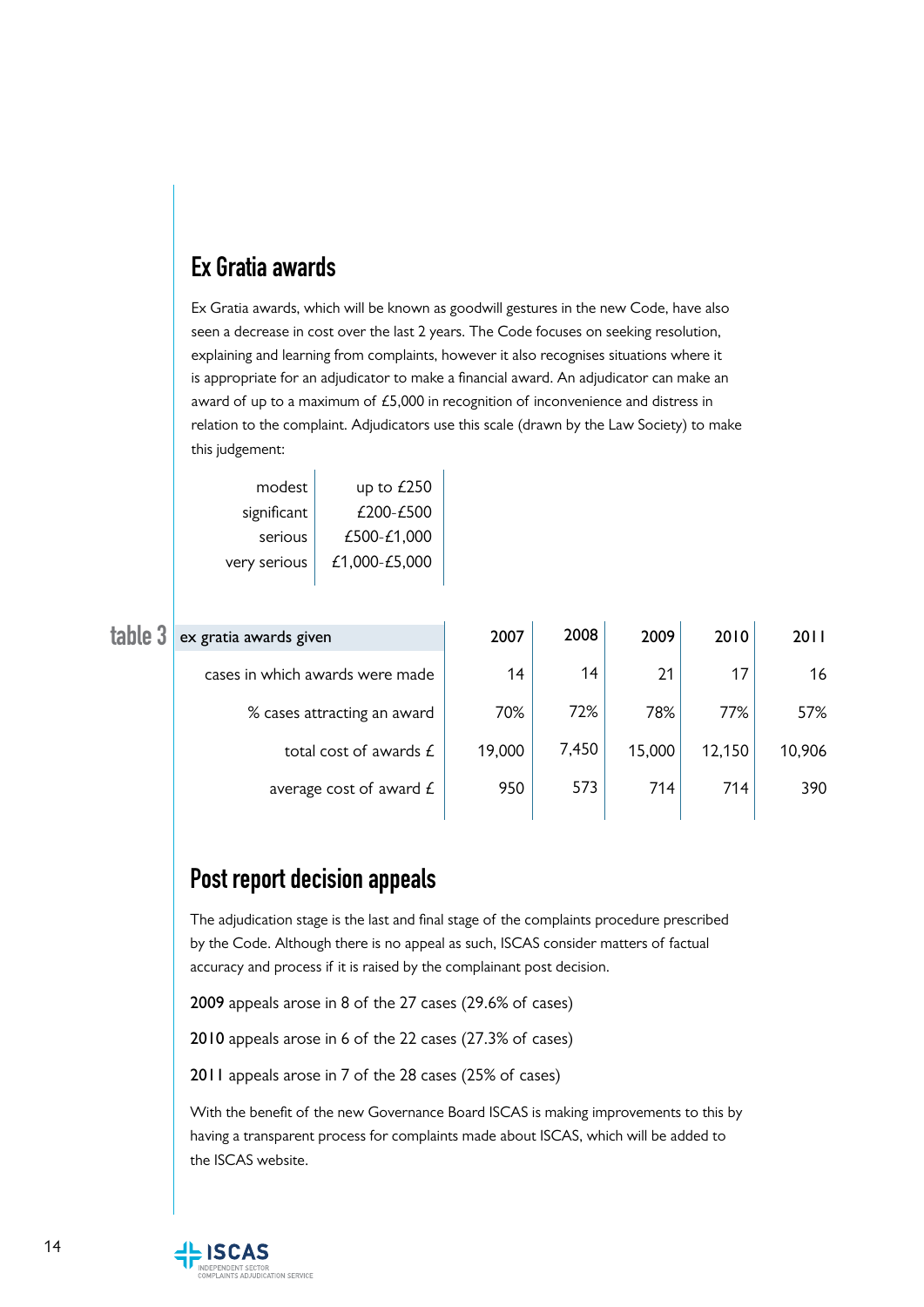# Adjudication facts and figures

The number of women accessing adjudication remains much higher than the number of men and has been the case since 2007; 64% of adjudication cases were brought by women in 2011 (Table 8). ISCAS will be exploring this further in 2012 to consider if this is comparable to complainants at stages 1 and 2.

In 2007 complaints about medical practitioners were higher than any other category, seen in table 9. This year ISCAS has seen a significant rise in complaints about Nursing which has been a trend since 2007, however this year the increase was almost 50%. It is important to note that these percentages are for adjudication only and may not reflect the composition of complaints at stages 1 and 2. The number of complaints that have been upheld have been highest with nursing and allied health professionals.

# Sharing and Learning from complaints Closing the loop

Listening to complainants, learning from their feedback and, crucially, closing the loop by communicating how the organisation is improving services as a result, is fundamental to the management of patient complaints. A number of complainants tell ISCAS that the outcome they seek is reassurance that other patients will not have to go through the same experience that they have.

Unfortunately, it is not often made clear to the complainant how the organisation has learned from the issues raised. On some occasions, it is not clear to the Adjudicator how, or whether, any actions are being taken internally to improve services.

Anonymised For example, Mrs Jones had complained about the care she received during her  $\mathsf{vigner}$  admission to hospital for an operation. There were five heads of complaint: two related to nursing care provided on the ward following surgery and at a follow up appointment to remove her stitches. The other three heads of complaint were administrative in nature, and concerned whether Mrs Jones' priority on the theatre list had taken into account a pre-existing medical condition, difficulties arranging a followup appointment, and comments made about her lifestyle behaviours.

> The hospital had been swift to apologise to Mrs Jones for inconvenience or distress caused to her, but it had not indicated any learning as a result of the issues raised by her complaint, or outlined any steps taken to improve service quality. The Adjudicator upheld all five heads of complaint and requested that the hospital provide details of any actions it planned to take in response to her feedback.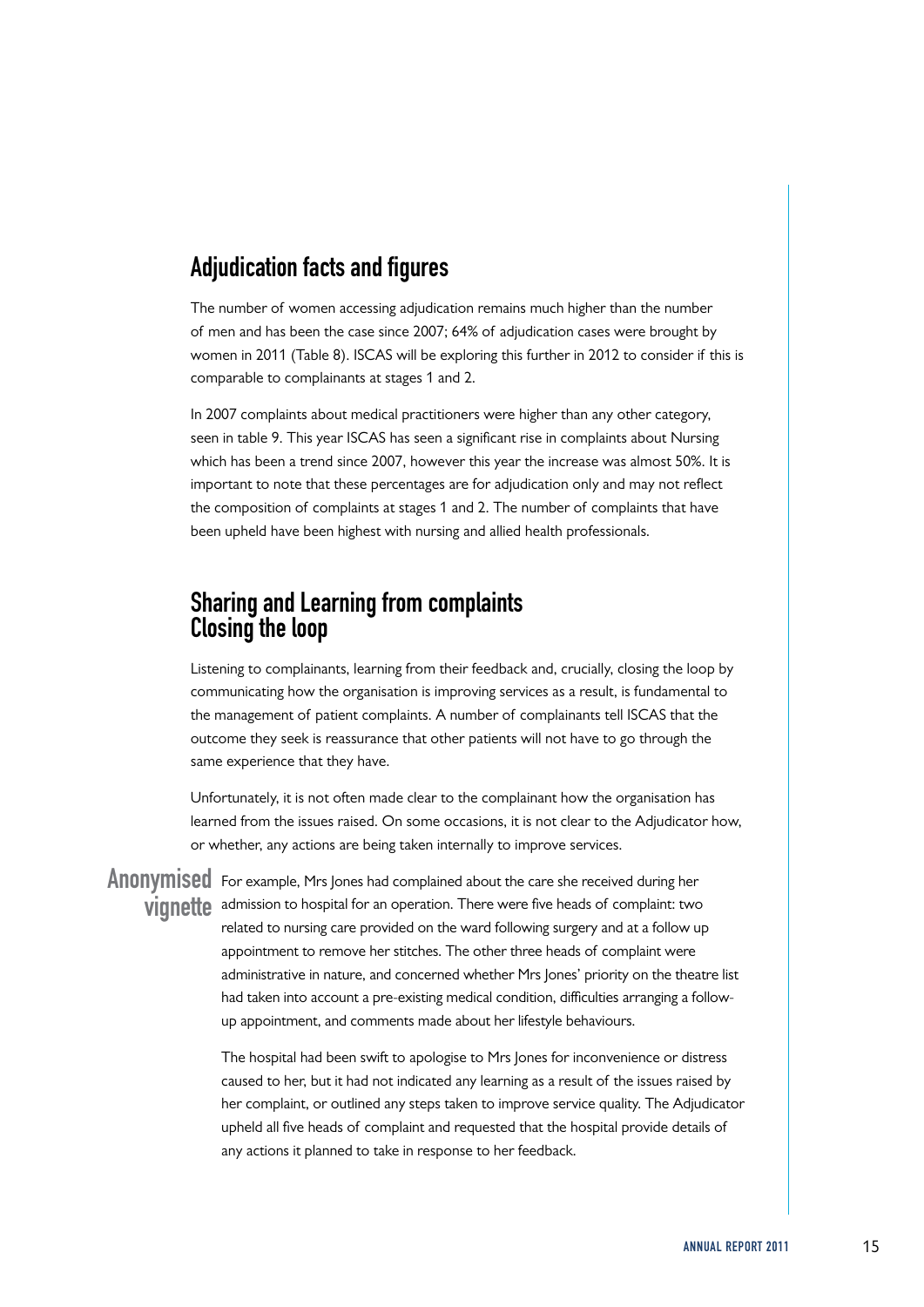These included actions to ensure that theatre staff receive information that may impact on a patient's priority for surgery; steps taken to ensure that patients are not left waiting in pain for medication; reviewing patient information to ensure that it covers the risk of stitches being inadvertently left behind; and any learning about the routes by which follow-up appointments are arranged.

The Adjudicator also addressed Mrs Jones' ongoing care needs. She had experienced considerable difficulties in arranging a follow-up appointment, and the hospital had apologised but it was not clear what changes, if any, were planned as a result of the difficulties she had experienced, or whether arranging an appointment would be made any easier. The Adjudicator therefore asked the hospital to assist Mrs Jones in arranging her follow-up appointment.

The hospital responded very positively to the adjudication and shared with the Adjudicator and Mrs Jones the action plan produced in response to her complaint. The action plan outlined a number of measurable improvements to services, including training sessions with staff to address the outcomes of the complaint, clarifying some processes and auditing compliance against others, and reviewing the content of patient information materials. The hospital pointed out that actions such as these were routinely agreed following a complaint. The missing piece of the jigsaw in this case was making this transparent to the complainant and, by doing so, reassuring Mrs Jones that steps were being taken to prevent other patients from experiencing the same problems.

# 7 steps to better complaints handling

# 1. Adhering to The Code

Responding to complaints in a timely way is fundamental to good complaints handling. The timescales set out in The Code are designed to ensure that complaints are responded to within a reasonable time period. ISCAS members should ensure that all staff understand the importance of adhering to these timescales and work to avoid situations where complaints become unnecessarily protracted.

### 2. Ensuring that responses contain key information

ISCAS members should consider adopting templates to ensure that responses to complaints routinely contain the right information. For example, letters acknowledging complaints should always explain the process and the timescales by which the complainant should expect to receive a response and letters of response should always include information about the next stage of the procedures in case the complainant wishes to take their complaint further. The use of templates would help to ensure that complainants get the right information every time.

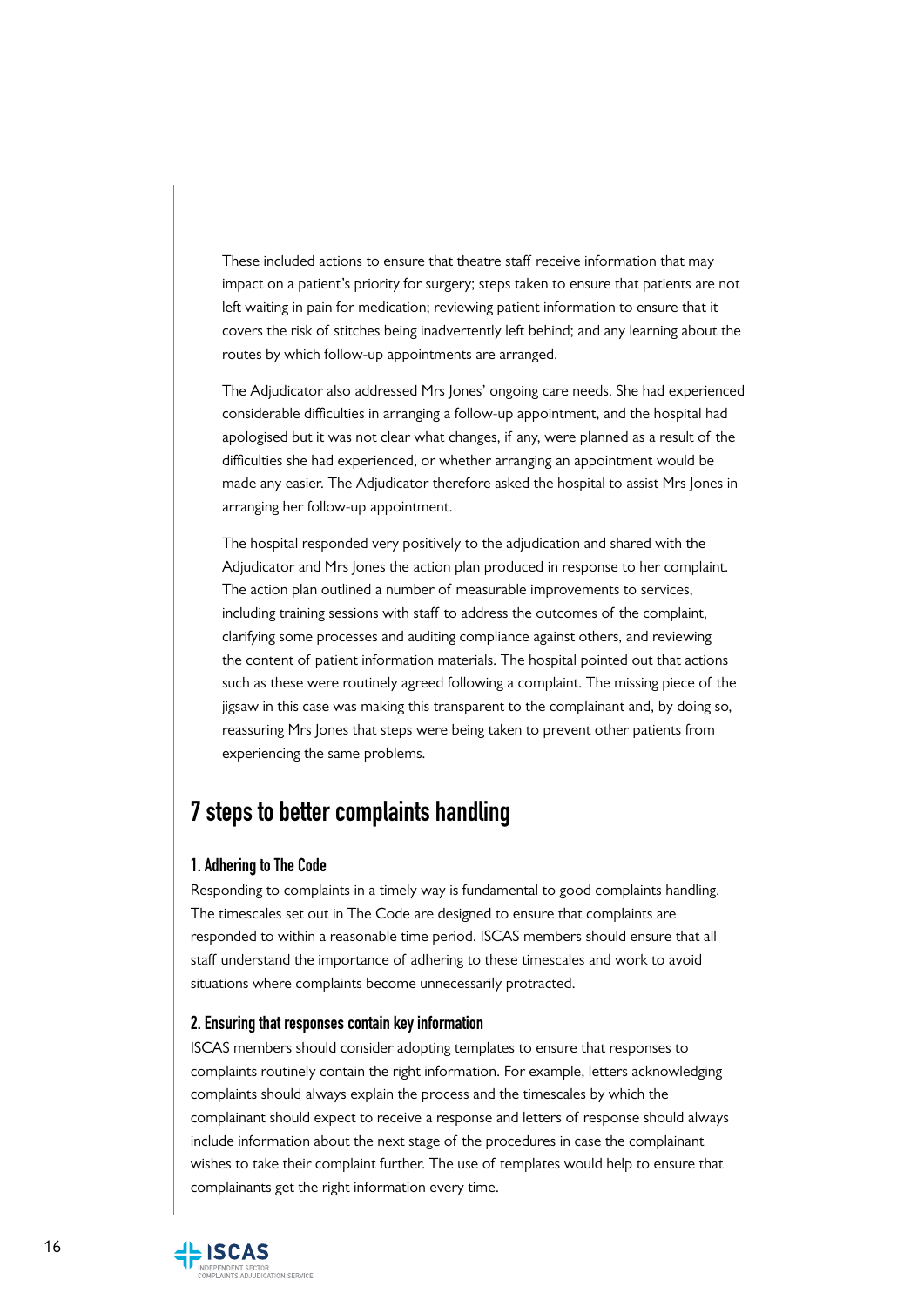# 3. Being clear about the different stages

ISCAS members should consider how Stage 1 is differentiated from Stage 2 within their organisation. This includes being clear about who should handle complaints at Stage 1 and whether that should preclude their involvement in the complaint at Stage 2. It is also important to consider what constitutes a Stage 2 review of a complaint and how the investigation will differ from that at Stage 1.

# 4. Prepare to meet with complainants

ISCAS members should consider whether offering to meet with the complainant might help to resolve their complaint. Complaints are often multifaceted, and where the complaint concerns clinical issues, it can be particularly difficult to provide in a letter the level of detail necessary to explain what happened and why. Meetings with complainants should, where possible, be at a neutral venue, ideally away from the place where the complainant received treatment. The complainant should be invited to bring a companion for support. The parameters for the meeting should be agreed with the complainant in advance, including the agenda and the desired outcomes. The meeting should be followed up with a letter to the complainant, confirming what was discussed and any agreed actions.

# 5. Clinical negligence

ISCAS members are expected to suggest that complainants seek independent advice where clinical negligence may have occurred – usually where serious errors have caused or contributed to an injury. Where a complainant has started legal proceedings, handling the complaint under The Code may not be appropriate, however; members should still consider whether any aspects of the complaint are suitable for handling under the complaints procedures. There may also be circumstances in which complainants would prefer to use the complaints procedures instead of pursuing a negligence claim through the courts.

# 6. Seeking expert advice into complaints

Where ISCAS members seek an expert review at stages 1 or 2 of the complaints procedures, it is important that the expert's opinion is properly documented so that it is open to scrutiny if the complaint progresses further. The expert also needs to be asked to declare any conflicts of interest that could undermine the impartiality of their opinion. This will enable the complainant to understand the degree to which the expert can be considered independent from the hospital and any clinicians involved in their complaint. Experts should indicate the evidence that underpins their opinions and state explicitly where the evidence base is uncertain.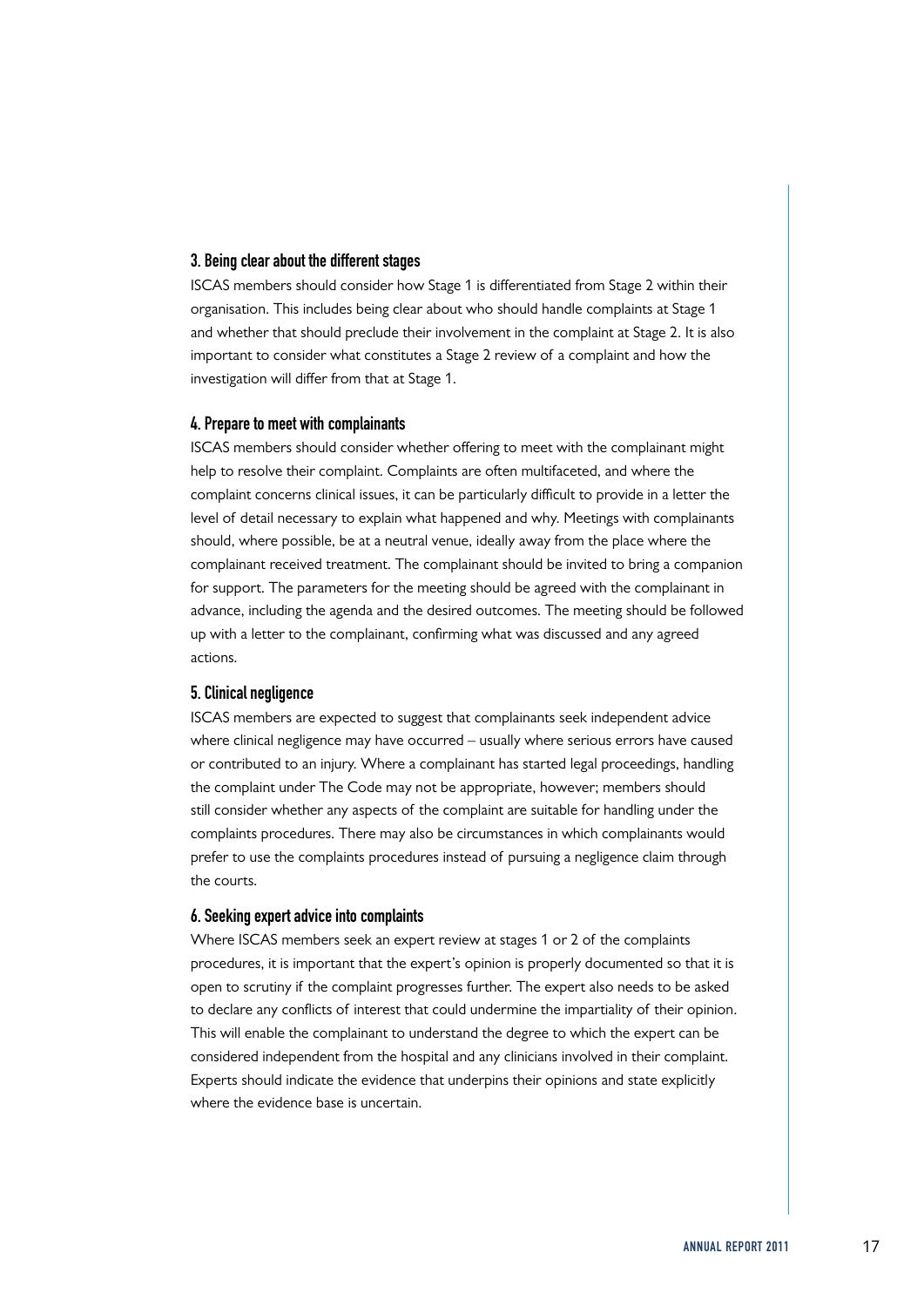# 7. Dealing with abusive, unreasonably persistent or vexatious complaints

ISCAS members should have a policy in place to handle situations where people pursue their complaint in a way that can impede the investigation of their complaint, can cause significant resource issues for the organisation, or which involves unacceptable behaviour (such as leaving multiple voicemails or emails, or using abusive language). The policy should set out how the organisation will decide which complainants will be considered vexatious or unreasonably persistent, and how the organisation will respond in those circumstances. ISCAS will be developing its own policy in this area and will provide guidance to members on its application.

# Future challenges

ISCAS will be launching the new revised Code of Practice in late 2012 and will be engaging with stakeholders to share what's new and changed with the Code.

The development of the ISCAS Governance Board will continue through the year with an important area being to have further assurances of ISCAS member compliance. ISCAS will be seeking to monitor and review how a member's complaints procedure and complainant experience complies with the principles set out in the Code of Practice. Members should also be making full use of the ISCAS logo and brand to ensure complainants are appropriately signposted and to encourage the use of ISCAS across the wider independent healthcare sector.

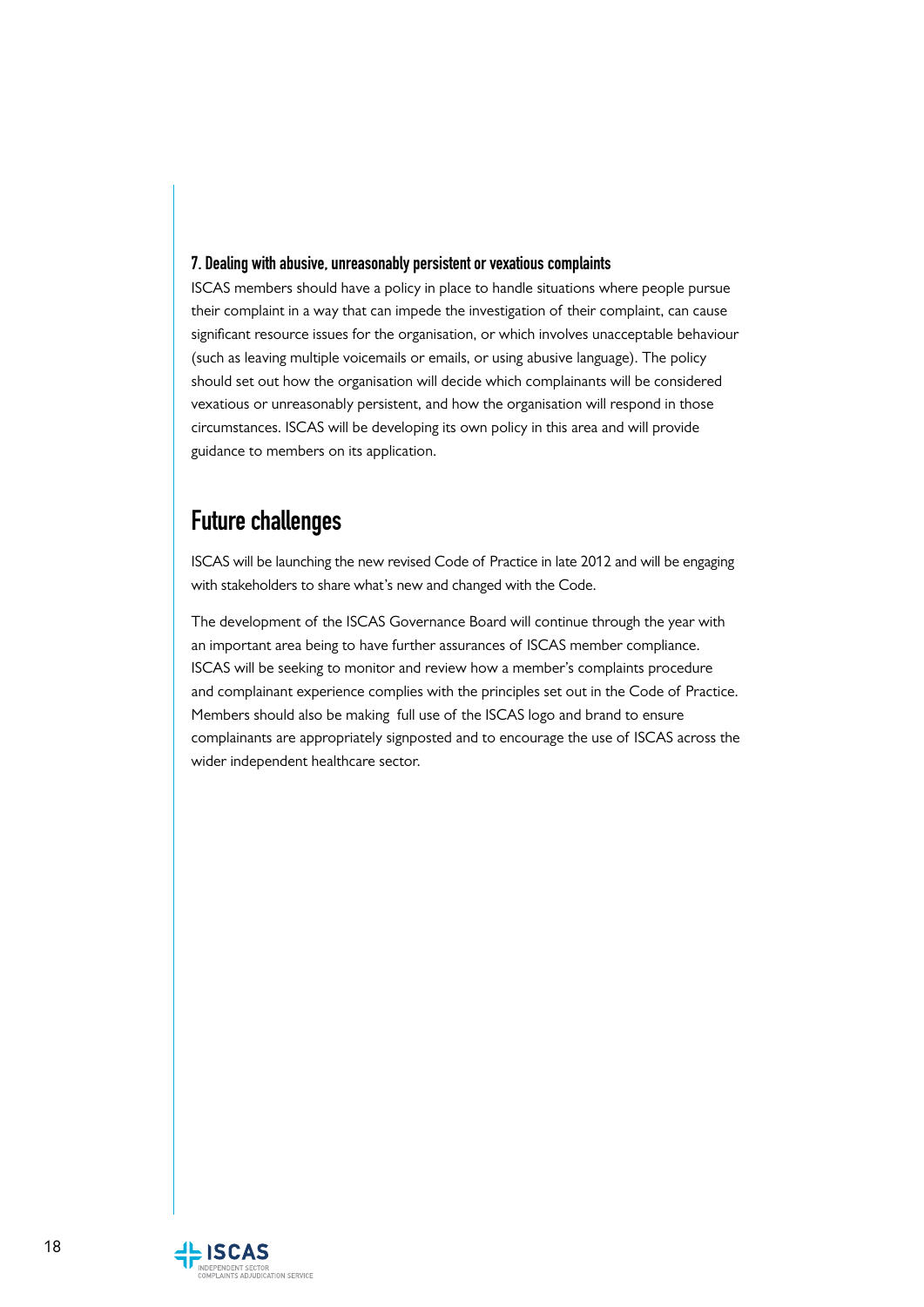# Appendix

| table 4 | adjudication costs                     | 2007   | 2008   | 2009   | 2010   | 2011   |
|---------|----------------------------------------|--------|--------|--------|--------|--------|
|         | total cost per annum all providers $E$ | 70,307 | 47,270 | 59,485 | 42,203 | 36,950 |
|         | average cost per case $E$              | 3,519  | 2,625  | 2,203  | 1,918  | 1,319  |
|         |                                        |        |        |        |        |        |
|         |                                        |        |        |        |        |        |
| table 5 | stage 3 complaints adjudicated         | 2007   | 2008   | 2009   | 2010   | 2011   |
|         | total complaint reports completed      | 20     | 18     | 27     | 22     | 28     |

 $\tanh e$   $\epsilon$  complaints against hospital groups

| 2011 | 9 hospital groups were involved in complaints.                                                                                                 |
|------|------------------------------------------------------------------------------------------------------------------------------------------------|
|      | No new members used the adjudication service for the first time.                                                                               |
|      | The highest number of complaints for a single hospital group<br>in the year was 7, with two other groups having 5 complaints<br>against them.  |
| 2010 | 11 hospital groups were involved in complaints.                                                                                                |
|      | 4 new members used the adjudication service for the first time.                                                                                |
|      | The highest number of complaints for a single hospital group in<br>the year was 4.                                                             |
| 2009 | 10 hospital groups were involved in complaints.                                                                                                |
|      | 3 members used the adjudication service for the first time.                                                                                    |
|      | The highest number of complaints for a single hospital group<br>in the year was 5, with four other groups having 4 complaints<br>against them. |
| 2008 | 8 hospital groups were involved in complaints.                                                                                                 |
|      | The highest number of complaints for a single hospital group in<br>the year was 4.                                                             |
| 2007 | 9 hospital groups were involved in complaints.                                                                                                 |
|      | The highest number of complaints for a single hospital group in<br>the year was 8.                                                             |
|      |                                                                                                                                                |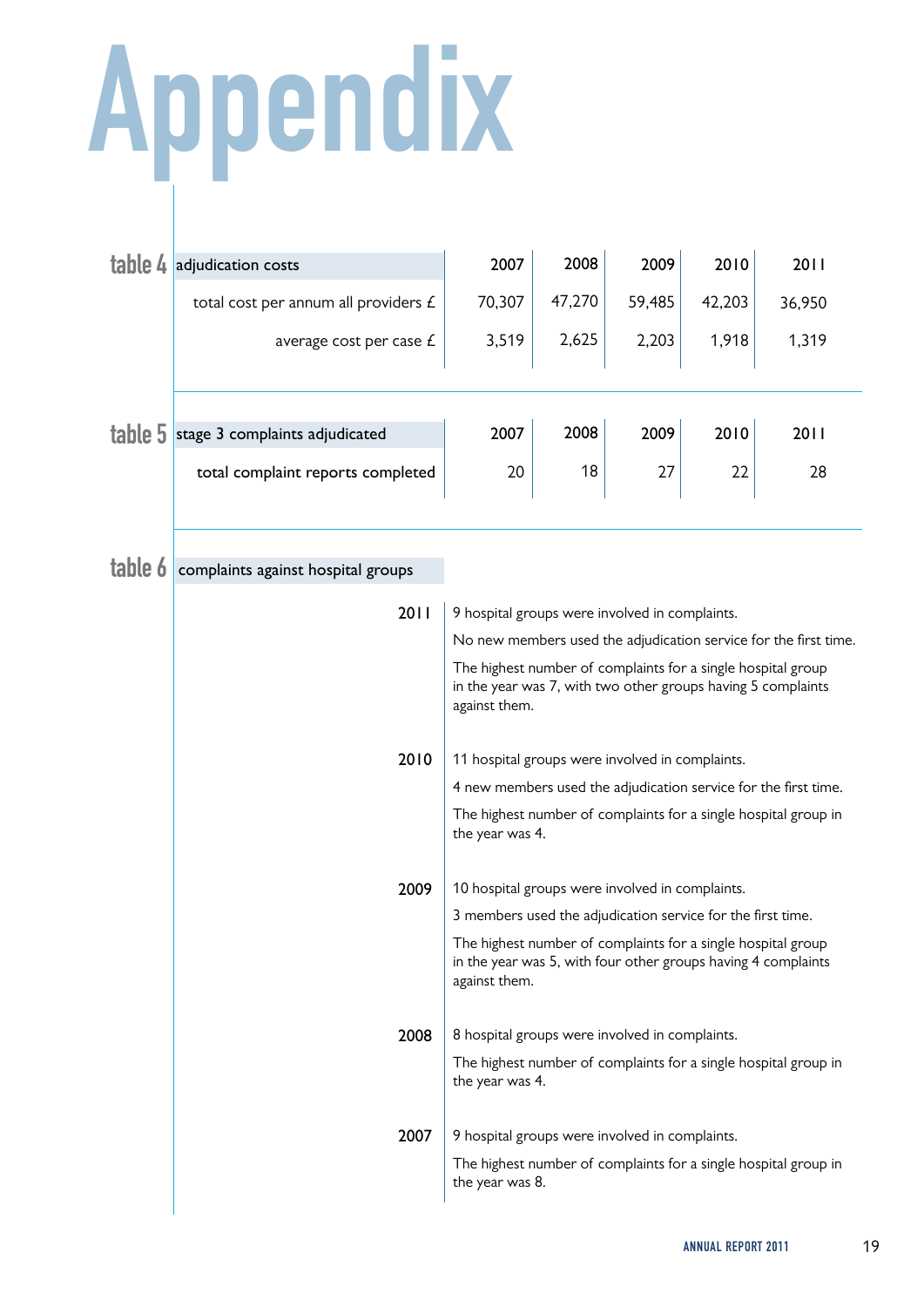| table   | independent external adjudication |                                                                         |             |             |      |                  |
|---------|-----------------------------------|-------------------------------------------------------------------------|-------------|-------------|------|------------------|
|         | external panel hearings           | 2007                                                                    | 2008        | 2009        | 2010 | 2011             |
|         | total held                        | 4                                                                       | $\mathbf 0$ | $\mathbf 0$ | 1    | $\boldsymbol{0}$ |
|         | heads of complaint 2011           |                                                                         |             |             |      |                  |
|         | complaints upheld:                | 48% heads of complaint were upheld by the Adjudicator, as follows:      |             |             |      |                  |
|         | medical                           | 37% of all medical complaints were upheld                               |             |             |      |                  |
|         | nursing                           | 63% of all nursing complaints were upheld                               |             |             |      |                  |
|         | allied health professionals       | 66% of all AHP complaints were upheld                                   |             |             |      |                  |
|         | administrative                    | 40% of all administrative complaints were upheld                        |             |             |      |                  |
|         | other issues                      | 78% of all other complaints were upheld                                 |             |             |      |                  |
|         | complaints not upheld:            | 52% heads of complaints were not upheld by the Adjudicator, as follows: |             |             |      |                  |
|         | medical                           | 63%                                                                     |             |             |      |                  |
|         | nursing                           | 37%                                                                     |             |             |      |                  |
|         | allied health professionals       | 34%                                                                     |             |             |      |                  |
|         | administrative                    | 60%                                                                     |             |             |      |                  |
|         | other issues                      | 22%                                                                     |             |             |      |                  |
| table 8 |                                   | 2007                                                                    | 2008        | 2009        | 2010 | 2011             |
|         | total complaints adjudicated      | 20                                                                      | 18          | 27          | 22   | 28               |
|         | total heads of complaints         | 103                                                                     | 132         | 145         | 150  | 140              |
|         | % female complainants             | 65%                                                                     | 72%         | 63%         | 82%  | 64%              |
|         | % male complainants               | 35%                                                                     | 28%         | 37%         | 18%  | 36%              |
|         | adjudication panels held          | $\overline{4}$                                                          | $\mathbf 0$ | $\mathbf 0$ | 1    | $\mathbf 0$      |
|         |                                   |                                                                         |             |             |      |                  |

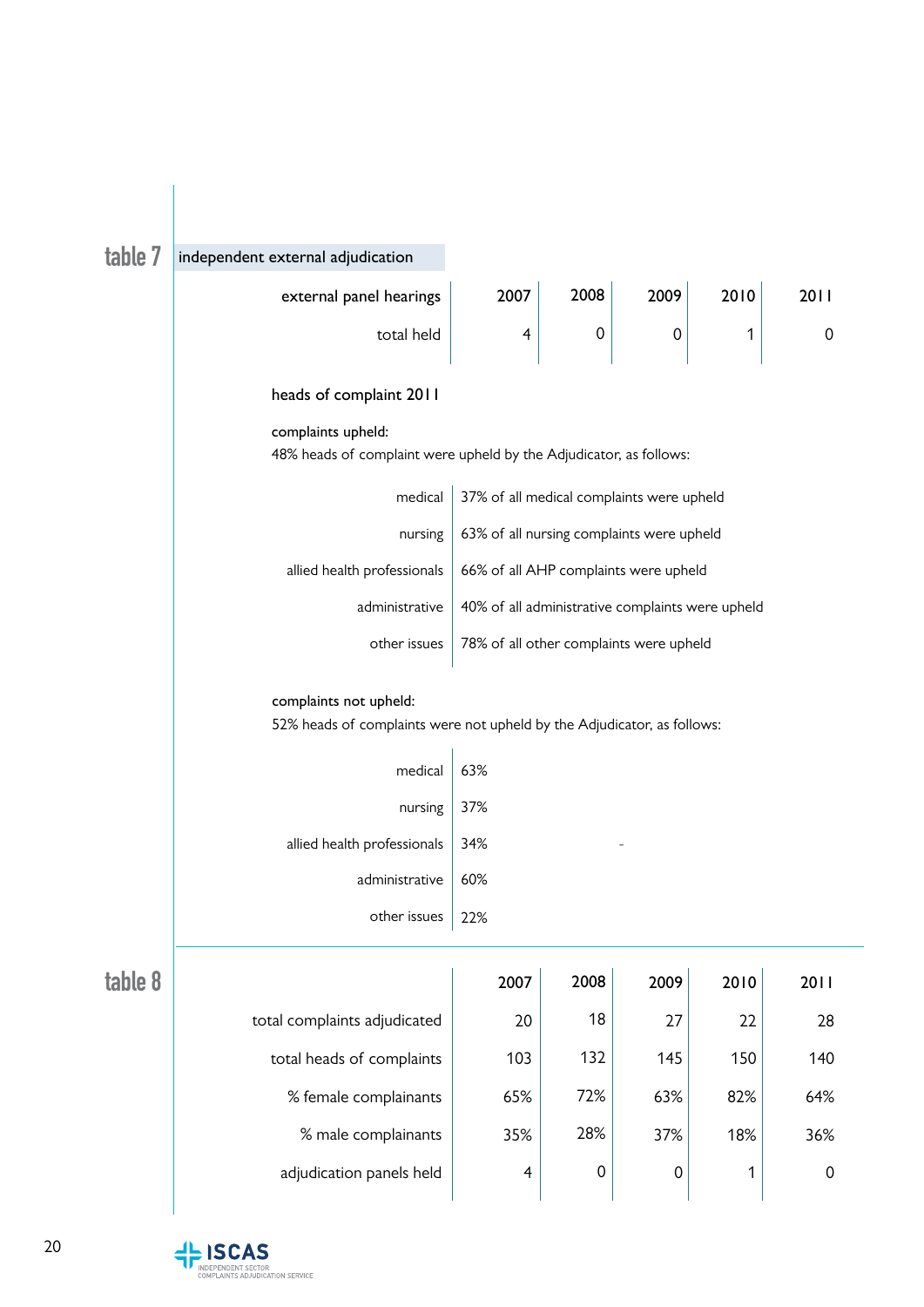|         |                                     | 2007           | 2008           | 2009             | 2010           | 2011           |
|---------|-------------------------------------|----------------|----------------|------------------|----------------|----------------|
| table 9 | total heads of complaint            | 103            | 132            | 146              | 150            | 140            |
|         | medical                             | 43             | 46             | 65               | 63             | 38             |
|         | nursing                             | 13             | 21             | 23               | 21             | 40             |
|         | allied health professional          | $\mathbf{1}$   | 12             | 5                | 1              | $\mathsf{3}$   |
|         | admin                               | 34             | 51             | 53               | 53             | 50             |
|         | other                               | 12             | $\overline{2}$ | $\mathbf 0$      | 12             | 9              |
|         |                                     |                |                |                  |                |                |
|         | total heads of complaints dismissed | 57             | 106            | 77               | 89             | 73             |
|         |                                     | 80%            | 53%            | 61%              | 59%            | 52%            |
|         | medical                             | 23             | 38             | 34               | 36             | 24             |
|         | nursing                             | 9              | 15             | 11               | 12             | 15             |
|         | allied health professional          | $\mathbf{1}$   | 12             | 3                | 1              | $\mathbf 1$    |
|         | admin                               | 19             | 39             | 29               | 32             | 30             |
|         | other                               | 5              | $\overline{2}$ | $\boldsymbol{0}$ | 8              | 3              |
|         |                                     |                |                |                  |                |                |
|         | total heads of complaints upheld    | 46             | 26             | 69               | 61             | 68             |
|         |                                     | 45%            | 20%            | 47%              | 41%            | 48%            |
|         | medical                             | 20             | 8              | 31               | 27             | 14             |
|         | nursing                             | $\overline{4}$ | 6              | 12               | 9              | 25             |
|         | allied health professional          | $\mathbf 0$    | $\mathbf 0$    | $\overline{2}$   | $\mathbf 0$    | $\overline{2}$ |
|         | admin                               | 15             | 12             | 24               | 21             | 20             |
|         | other                               | $\overline{7}$ | $\mathbf 0$    | $\mathbf 0$      | $\overline{4}$ | $\overline{7}$ |
|         |                                     |                |                |                  |                |                |



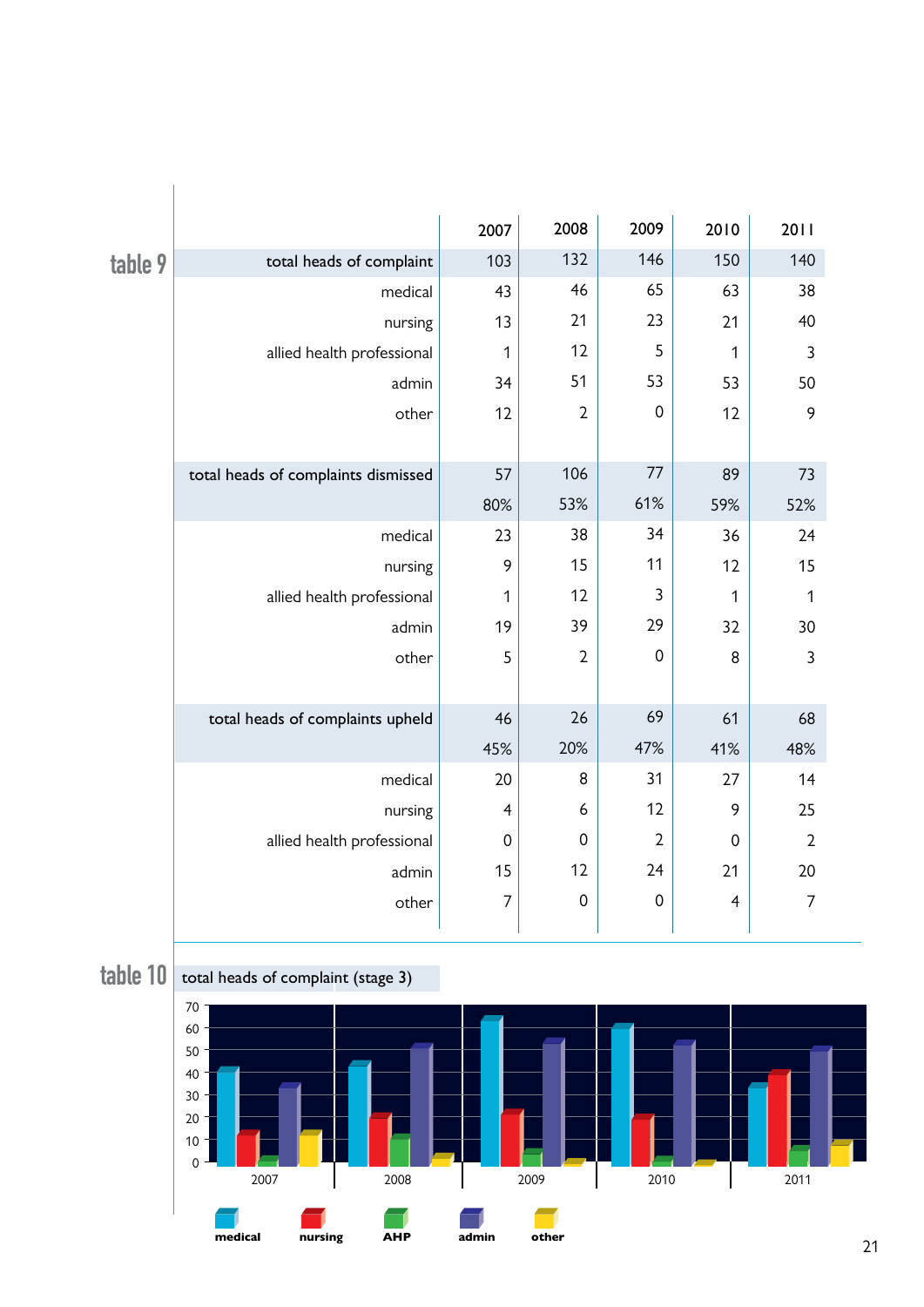# Financial

# Management Accounts for 2011 - 2012

ISCAS to 30/04/12

| Subscriptions $(E)$   | 45,297    |  |  |
|-----------------------|-----------|--|--|
|                       | 45.297    |  |  |
| Direct expenses       | 50.284    |  |  |
| Gross profit / (loss) | (4,987)   |  |  |
| Overheads             | 11.660    |  |  |
| Net profit/(loss)     | (16, 647) |  |  |

The £16,647 loss in 2011-2012 is recoverable from ISCAS Members' by addition to subscriptions in 2012-2013. However, for this year only, and in order to keep subscription increases low, IHAS has agreed to transfer this amount from profits made by IHAS upon contracts undertaken by IHAS for the benefit of IHAS Members.

Annual Subscriptions have been raised for 2012-2013 to fund the budget.

# Resources used 2011-2012

ISCAS is administered by a specialist for 100 days full time equivalent (fte) per year whose task is to maintain the Code of Practice, service enquiries from ISCAS Members and the public, maintain records, and receive and prepare papers for Adjudication. He has an administrative assistant for an aggregate 35 days per year fte.

ISCAS Ltd receives support from IHAS at Director level, for which it is charged by IHAS for an aggregate 15 days fte.

Other costs include an internet site, publication of the Annual Report, and public information.

Overheads for the office and supporting activities are divided between the entities hosted by IHAS in proportion to income received, with 27% of the total attributable to ISCAS.

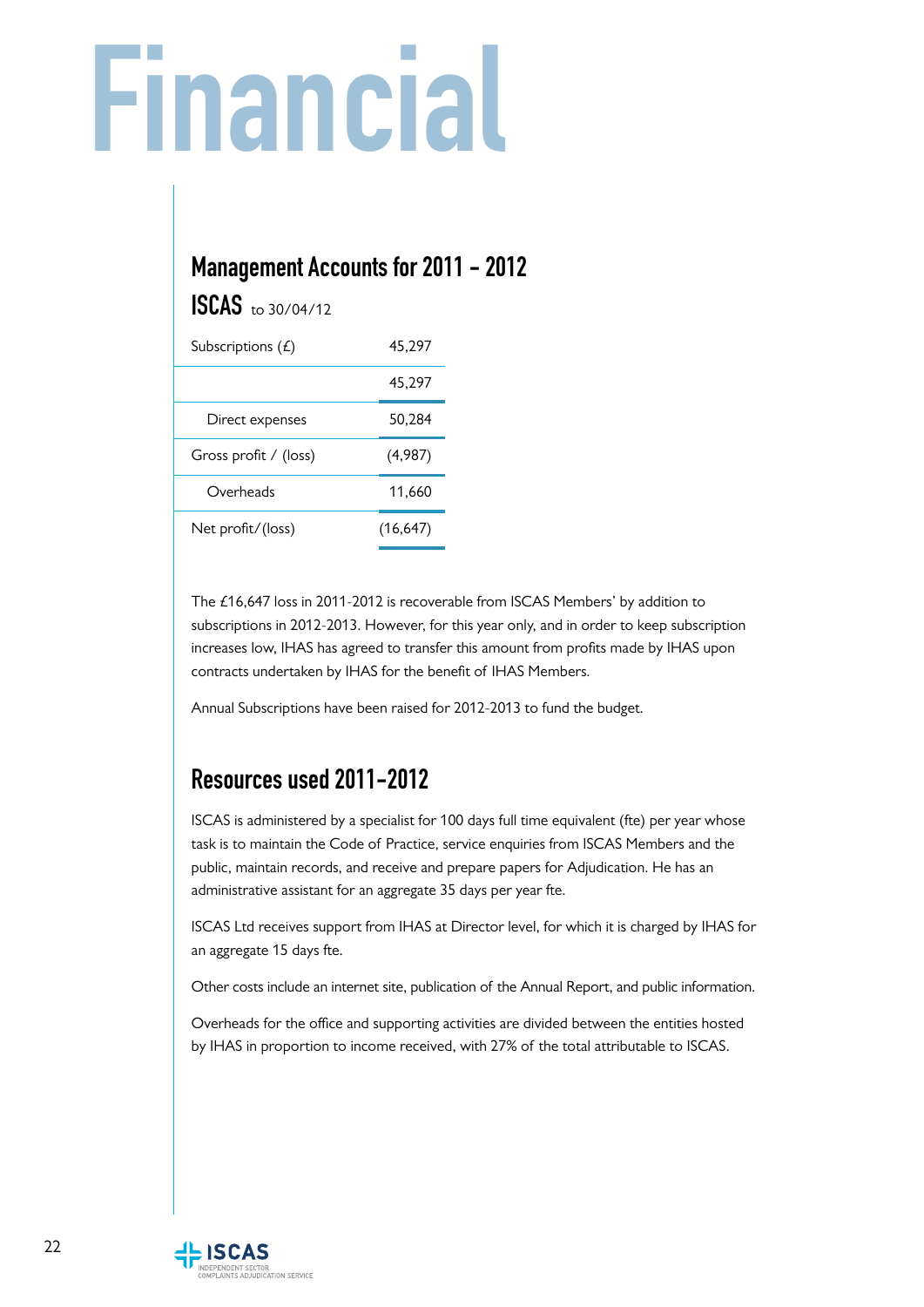# Members

# Subscribing Members of ISCAS as at 30 April 2012

BMI Kings Park Aspen Healthcare Group Benenden Hospital Trust BMI Albyn BMI Carrick Glen BMI Ross Hall Hospital BMI Werndale Hospital BUPA Cromwell Hospital Cadogan Clinic Cambian Group Castle Craig Alcohol & Drug Rehab Clinic Castlebeck Care (Teesdale) Ltd Celtic Springs (previously Nucleus Healthcare) Centre for Sight Circle Clock House Healthcare Limited Fairfield Independent Hospital General Healthcare Group (BMI hospitals in England) Glenside Hospital HCA International Horder Healthcare Huntercombe Hospital - Edinburgh King Edward VII Hospital Sister Agnes Llanarth Court Partnerships in Care Ludlow Street Healthcare Make Yourself Amazing Marie Stopes International Mental Healthcare UK Ltd NE Oasis New Victoria Hospital Newport Cardiac Centre North West Independent Hospital Nuffield Glasgow

Nuffield Health Ophthalmic Surgery Centre (North London) Ltd Priory - Craegmoor Healthcare Priory Glasgow Ramsay Health Care UK Rushcliffe Care Group Sancta Maria Hospital Scottish Epilepsy Centre (Quarriers) SERCO Health Sk:n Ltd Spencer Private Hospital Spire Cardiff Hospital Spire Healthcare Ltd Spire Murrayfield Hospital Spire Yale Hospital St. Joseph's Private Hospital Surehaven Glasgow The Alexander Clinic The French Cosmetic Medical Company The Harley Medical Group The Hospital Group The Hospital of St John and St Elizabeth The London Clinic The Medical Chambers Kensington Limited. The Priory Group Ltd The Raphael Medical Centre The Royal Hospital for Neurodisability Transform UK Specialist Hospitals Ulster Independent Hospital UME Diagnostics Vale Healthcare Ltd Your Excellent Health Service